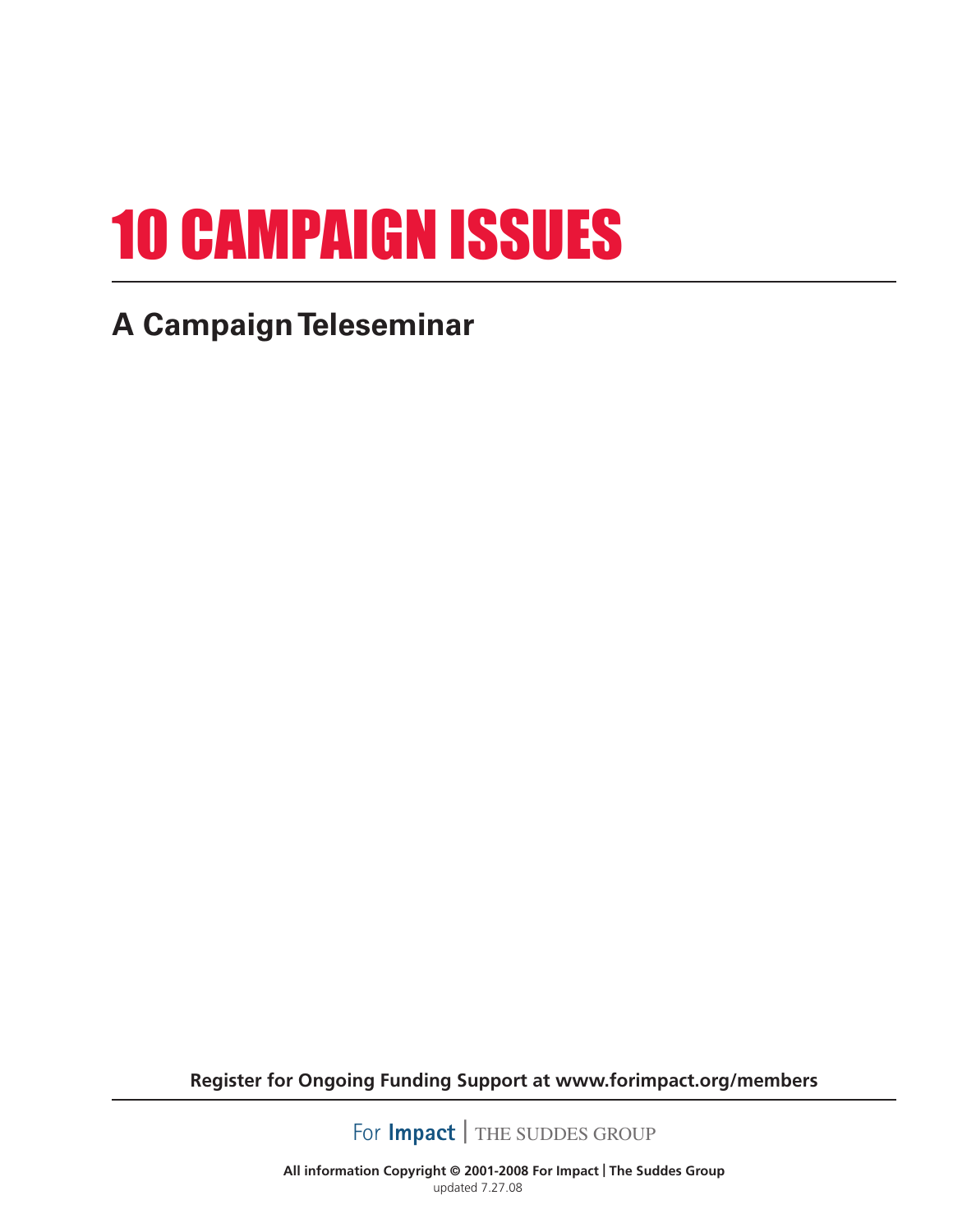### **1. SIMPLIFY CASE for SUPPORT**

|            | <b>Purpose</b>    |
|------------|-------------------|
| 'ALTITUDE' | <b>Priorities</b> |
|            | <b>Plan</b>       |

**2. FIND & TRAIN the SALES TEAM.**

**3. To move from 'PLANNING' to 'EXECUTION' (\$\$\$ in the Bank).**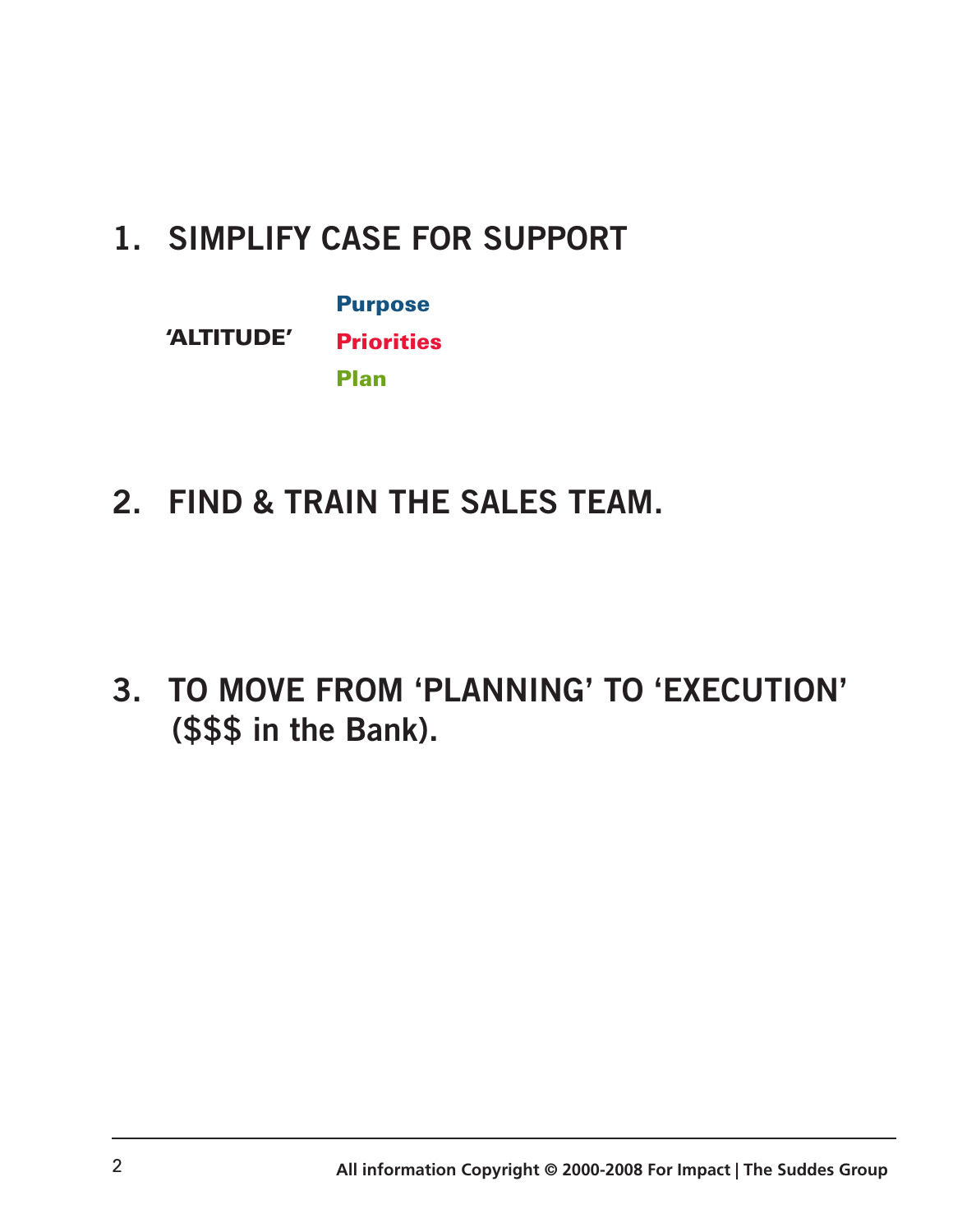### **4. IDENTIFY & PRIORITIZE PROSPECTS**

#### **Sources**

- Low-Hanging Fruit
- Referrals
- Ideal Profiles
- Magic Formula
- Target Sectors
- Women Rule

#### **'M.P.L.'**

CAPACITY & RELATIONSHIP

- Gift History
- Timing
- Philanthropy
- Gut

### **5. GET THE VISIT**

#### **THE LAST INVESTOR…**

- PREDISPOSITION
- PARTNERS
- PERSEVERANCE



### **6. OVERCOME CALL RELUCTANCE**

- BELIEF IN THE CAUSE
- ARTICULATE THE MESSAGE
- QUALIFIED PROSPECTS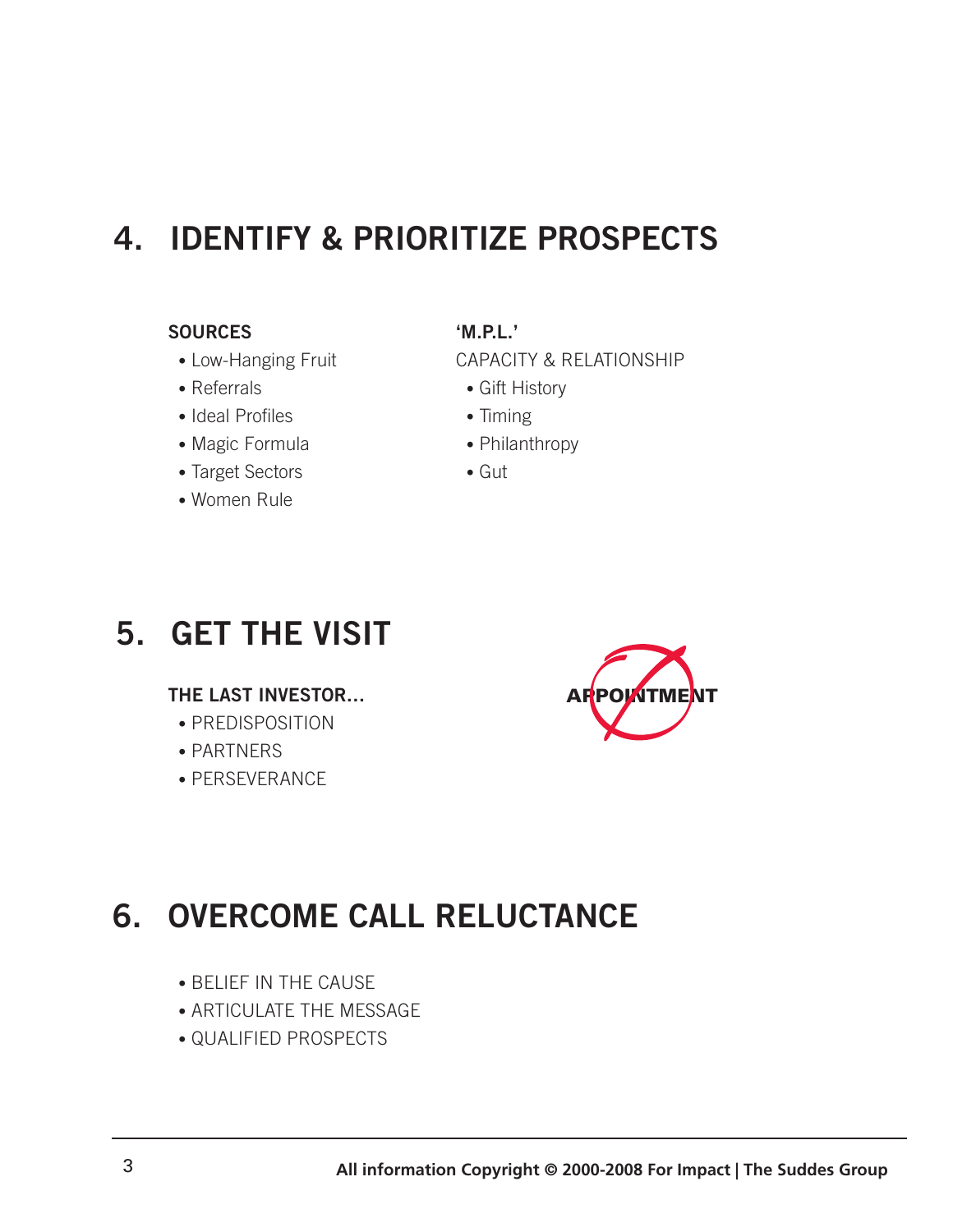### **7. In ORDER to 'CLOSE'**

 $\triangle$  Change the way you THINK, TALK, ACT.



#### **8. MEASURE & MANAGE the CAMPAIGN**

#### ACTIVITY & PRODUCTIVITY

('Green Sheets")

HOLISTIC Management SALES TEAM Management PORTFOLIO Management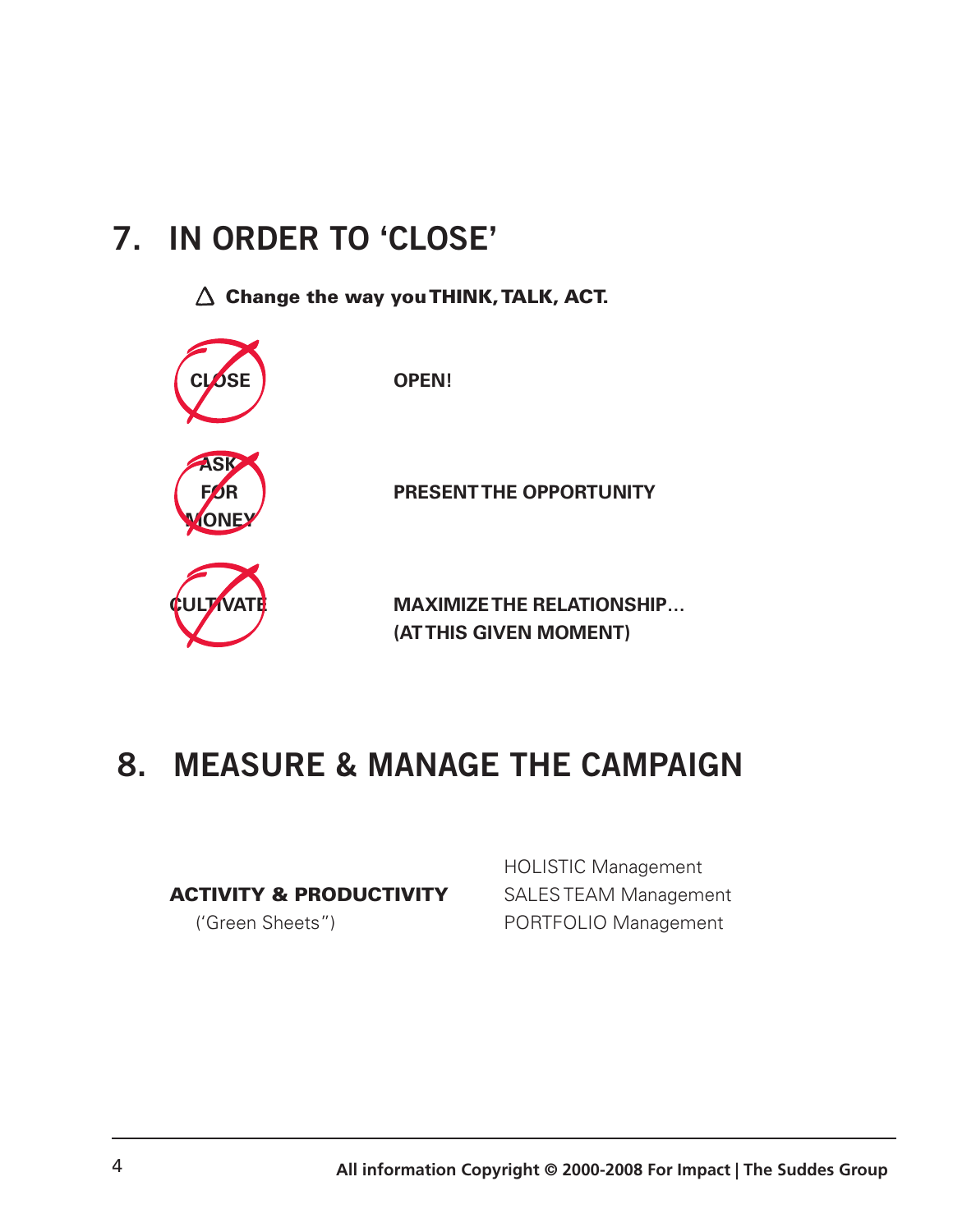#### **9. ACTIVELY ENGAGE the BOARD & VOLUNTEER LEADERS**

#### Role/Responsibility:

- **1. CHAMPION… our CAUSE.**
- **2. INVITE... others to get ENGAGED.**
- **3. INVEST... with a COMMENSURATE COMMITMENT.**

#### **10. ROLE of PRESIDENT & SENIOR STAFF**

#### **FOCUS ON STRENGTHS!**

- "MAGIC DUST"
- IMPACT (PROGRAM/DELIVERY)
- SALES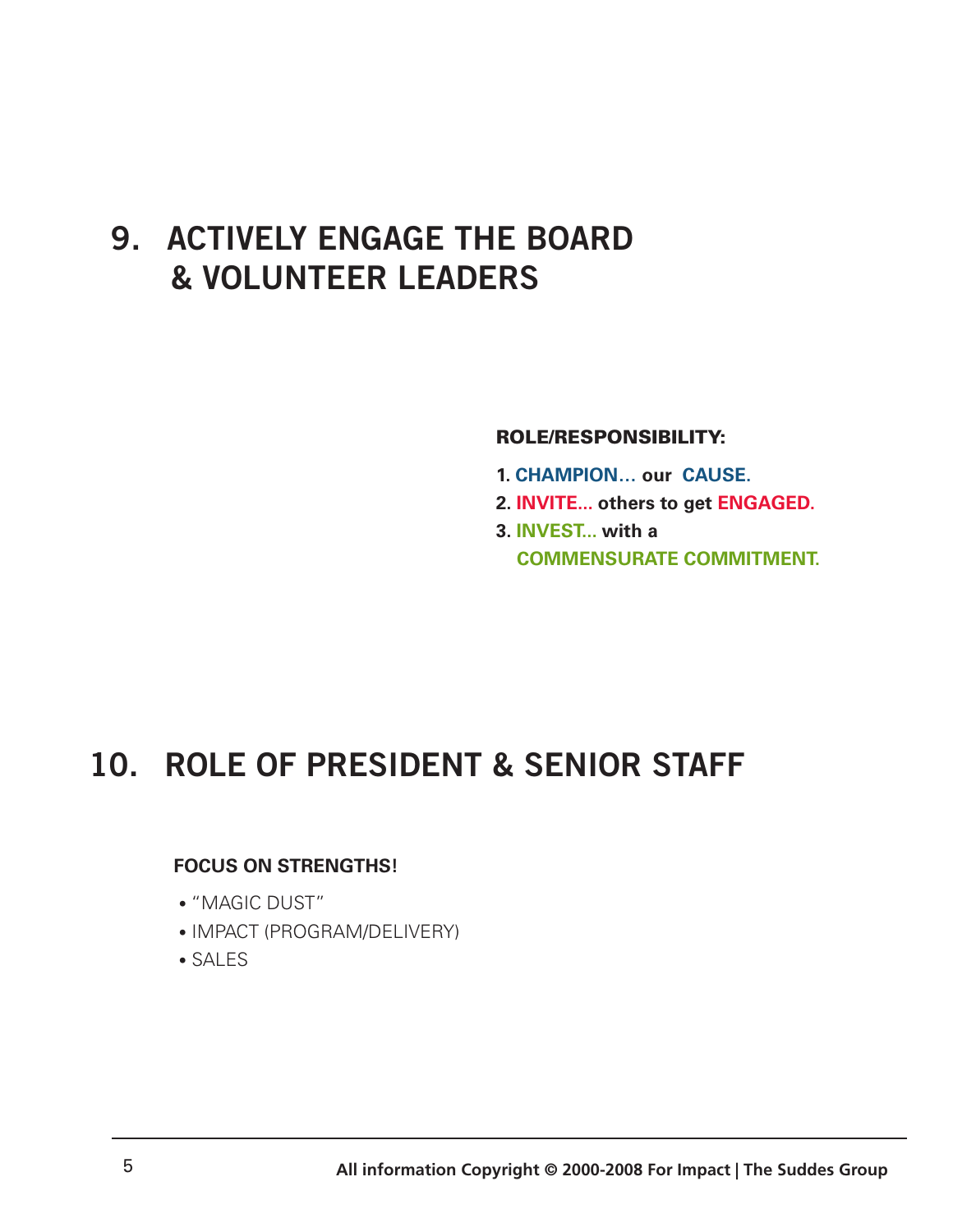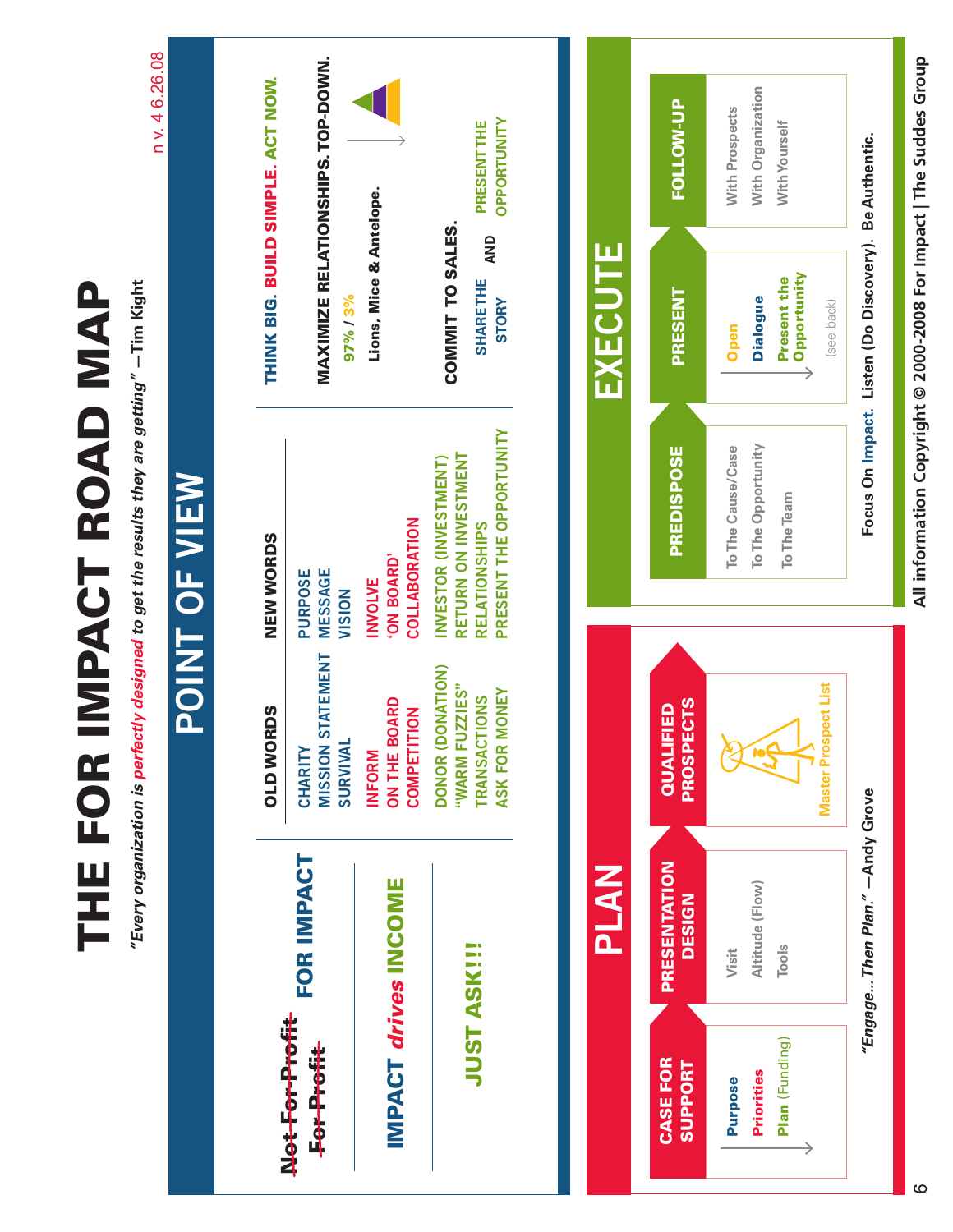

All information Copyright @ 2000-2008 For Impact | The Suddes Group **All information Copyright © 2000-2008 For Impact | The Suddes Group**

 $\overline{ }$